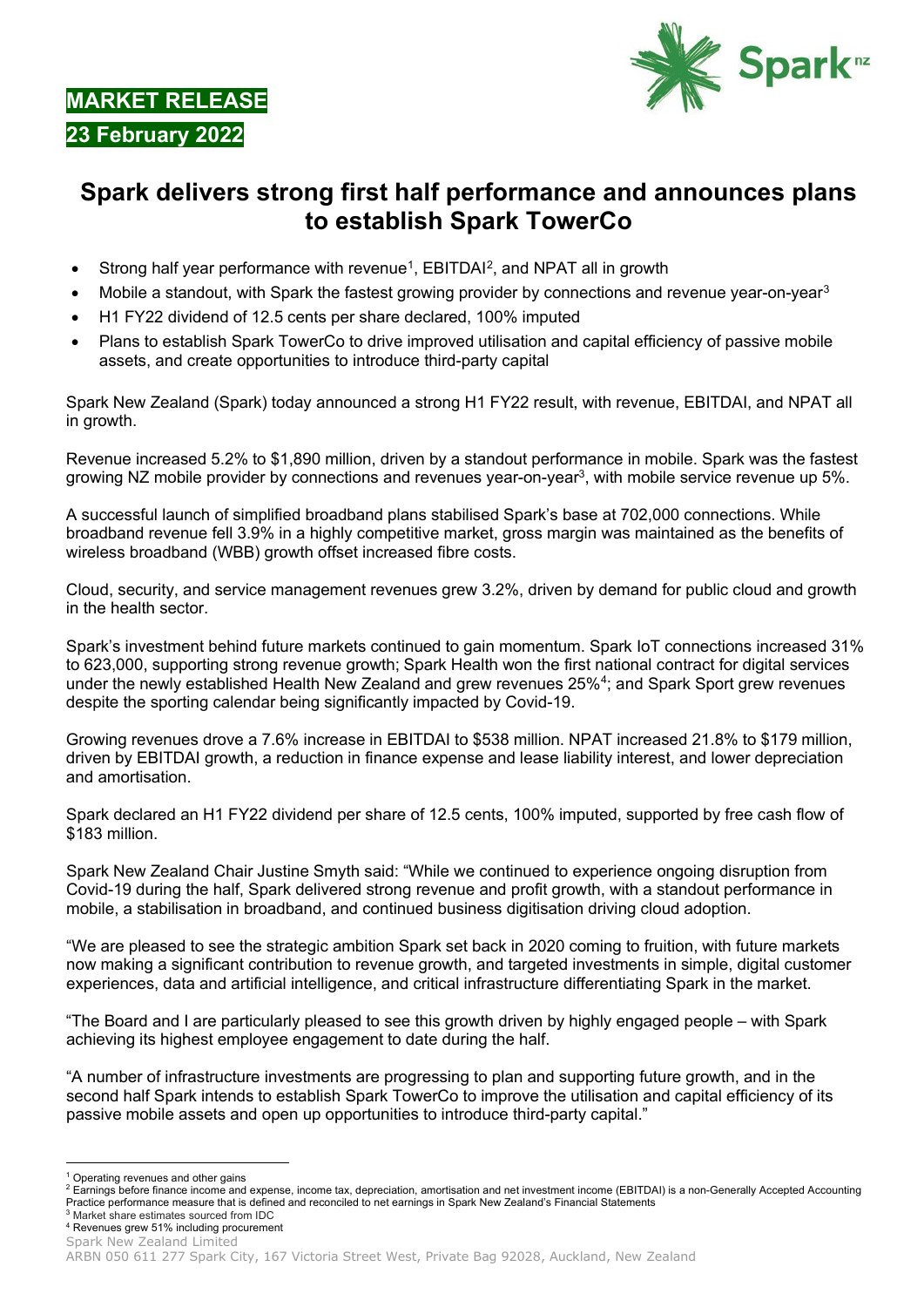

Spark expects to be around the top half of its FY22 EBITDAI guidance range of \$1,130 million to \$1,160 million and confirmed total FY22 dividend guidance of 25.0 cents per share, 100% imputed[5](#page-1-0).

Reflecting on the half-year results and Spark's progress executing its three-year strategy, Spark CEO Jolie Hodson said: "Despite closed borders keeping roaming revenues suppressed, we delivered a market-leading mobile performance<sup>3</sup>, underpinned by precision marketing and increasing customer demand for data, with 48% growth in our Endless plans year-on-year.

"We have stabilised our broadband connection base with the launch of a simpler broadband line-up and maintained margins in a highly competitive market with continued growth in wireless. We are building on this momentum with further competitive wireless broadband offers launched in the second half.

"While we saw continued growth in cloud, security, and service management revenues, it was lower than where we want it to be, with the shift in portfolio mix towards public cloud continuing to put pressure on pricing. Our service management growth trajectory was also impacted by access to client sites due to Covid, however our second half pipeline remains strong.

"As we execute our three-year strategy, it is pleasing to see our focus on building core capabilities delivering differentiation in the market. Our customer experiences are increasingly digital, and our simplification programme is progressing to plan. Precision marketing is delivering a 16% uplift in conversion, we are accelerating our shift from legacy to modern technology, and we are building a world-class culture.

"We are on track to deliver our overall FY23 future market revenue aspirations, and while Spark Sport's contribution will be lower than expected, it is offset by the strong growth we are experiencing in health and IoT.

"As New Zealand's healthcare sector digitises, Spark Health goes from strength to strength, and with our digital health platform 'Kete Waiora' targeting customer onboarding by the end of FY22, we expect this to continue. Spark IoT is also poised to continue its strong revenue and connection growth as customers look to utilise the power of technology to drive efficiency and grow their business.

"None of these results would be possible without the mahi of our people, and we remain focussed on investing in their learning and development, their wellbeing, and creating a place where all our people feel they belong."

## **Spark TowerCo subsidiary announced**

During FY21 Spark conducted a review of its infrastructure portfolio, to focus effort and investment on its strategically important assets. Since that time Spark has announced an accelerated 5G rollout, delivering 90% population coverage by the end of 2023[6,](#page-1-1) a material upgrade of its Mayoral Drive Exchange to support multiaccess edge compute capability, and a significant increase in capacity at its Takanini Datacentre – with up to 8MW now contracted and construction of a new data hall underway.

Today Spark announced plans to establish Spark TowerCo as a subsidiary company, to improve the performance, utilisation, and capital efficiency of its passive mobile assets – spanning  $\sim$ 1,500 mobile sites<sup>7</sup>.

Hodson continued: "We can see globally that shared ownership models are an effective way of improving returns from infrastructure assets that are not critical to competitive advantage. In mobile, our active assets are what drives our competitiveness – including our core network and radio equipment. These assets leverage our spectrum holdings, provide differentiated customer experiences, and support our wireless aspirations.

"Our passive mobile assets, on the other hand, are the physical towers that support this active equipment. By separating these assets into a subsidiary model, we can improve utilisation through coverage expansion, future service innovation, and increased tenancy, while delivering efficiencies in build, maintenance, technology, and lease costs as we expand mobile coverage across Aotearoa."

<sup>5</sup> Subject to no adverse change in operating outlook

<span id="page-1-2"></span><span id="page-1-1"></span><span id="page-1-0"></span><sup>&</sup>lt;sup>6</sup> Assuming spectrum is made available by the New Zealand Government

<sup>7</sup> Approximately 250 sites relate to outbound co-location on third party owned infrastructure (e.g., Rural Broadband Initiative (RBI) 1 sites)